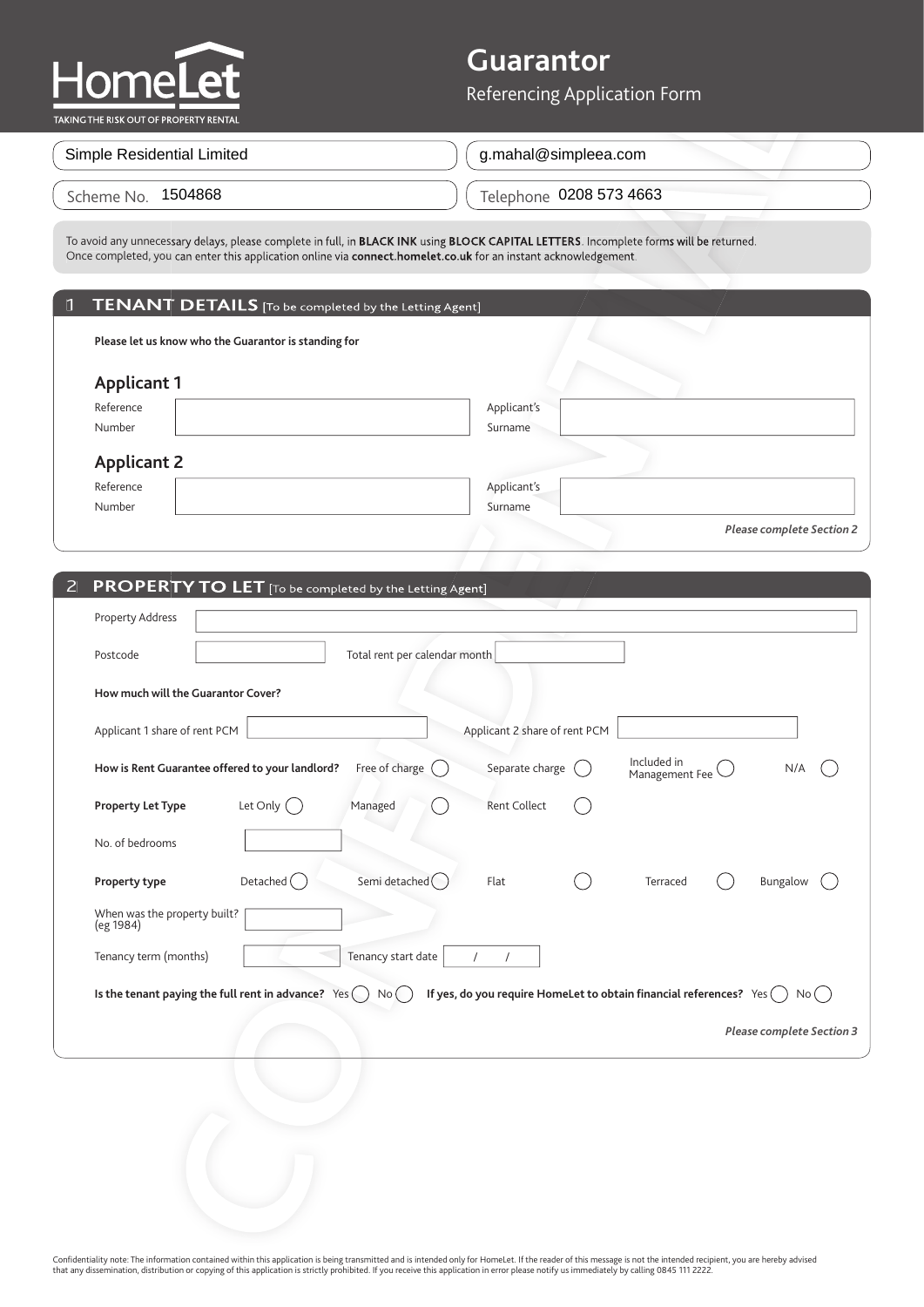# ŀ

## **Guarantor**

| TAKING THE RISK OUT OF PROPERTY RENTAL |                                                                                     | Referencing Application Form                                                                                                                                                                                                                                                                                                                                                                                 |
|----------------------------------------|-------------------------------------------------------------------------------------|--------------------------------------------------------------------------------------------------------------------------------------------------------------------------------------------------------------------------------------------------------------------------------------------------------------------------------------------------------------------------------------------------------------|
| Scheme No. 1504868                     |                                                                                     | Telephone 0208 573 4663                                                                                                                                                                                                                                                                                                                                                                                      |
|                                        | YOUR PERSONAL DETAILS [To be completed by the Guarantor]                            |                                                                                                                                                                                                                                                                                                                                                                                                              |
| Title:<br>Mrs $($ )<br>Mr              | Miss $\binom{1}{2}$<br>Other                                                        |                                                                                                                                                                                                                                                                                                                                                                                                              |
| First name                             |                                                                                     | Middle name                                                                                                                                                                                                                                                                                                                                                                                                  |
| Last name                              |                                                                                     |                                                                                                                                                                                                                                                                                                                                                                                                              |
| Email                                  |                                                                                     |                                                                                                                                                                                                                                                                                                                                                                                                              |
| Other names                            |                                                                                     | Date of birth<br>$\prime$                                                                                                                                                                                                                                                                                                                                                                                    |
| Your<br>Telephone                      |                                                                                     | Your<br>Mobile                                                                                                                                                                                                                                                                                                                                                                                               |
| <b>Employment status</b>               | Self-employed ()<br>Employed (                                                      | Independent means (<br>Retired<br>On contract (                                                                                                                                                                                                                                                                                                                                                              |
| Total gross annual income              |                                                                                     |                                                                                                                                                                                                                                                                                                                                                                                                              |
|                                        |                                                                                     |                                                                                                                                                                                                                                                                                                                                                                                                              |
|                                        | Bank / building society details: please provide the details of your current account |                                                                                                                                                                                                                                                                                                                                                                                                              |
| Account holder(s)                      |                                                                                     | Bank name                                                                                                                                                                                                                                                                                                                                                                                                    |
| Bank Account no.                       |                                                                                     | Sort code                                                                                                                                                                                                                                                                                                                                                                                                    |
|                                        |                                                                                     |                                                                                                                                                                                                                                                                                                                                                                                                              |
|                                        | YOUR ADDRESS [To be completed by the Guarantor]                                     | Do you have any County Court Judgements, Court Decrees, Bankruptcy, Administration Orders,<br>YES $\left(\right)$<br>NO()<br>Individual Voluntary Arrangements, or any other adverse credit history whether settled or not?<br>If YES, please detail on a separate sheet. Please note that failure to disclose information relating to adverse credit history may result in your application being declined. |
| Current<br>Address                     |                                                                                     |                                                                                                                                                                                                                                                                                                                                                                                                              |
|                                        |                                                                                     | Postcode                                                                                                                                                                                                                                                                                                                                                                                                     |
| Period at Address                      | Years                                                                               | Months                                                                                                                                                                                                                                                                                                                                                                                                       |
|                                        |                                                                                     |                                                                                                                                                                                                                                                                                                                                                                                                              |
| Previous<br>Address                    |                                                                                     |                                                                                                                                                                                                                                                                                                                                                                                                              |
|                                        |                                                                                     | Postcode                                                                                                                                                                                                                                                                                                                                                                                                     |
| Period at Address                      | Years                                                                               | Months                                                                                                                                                                                                                                                                                                                                                                                                       |
| Address                                |                                                                                     |                                                                                                                                                                                                                                                                                                                                                                                                              |
|                                        |                                                                                     | We require three years worth of your address history. If you have lived at this address for more than three years,<br>please move to section 5. If you have been there for less than three years, please provide your previous address(es) below.<br>Postcode                                                                                                                                                |
| Period at Address                      | Years                                                                               | Months                                                                                                                                                                                                                                                                                                                                                                                                       |

Confidentiality note: The information contained within this application is being transmitted and is intended only for HomeLet. If the reader of this message is not the intended recipient, you are hereby advised<br>that any di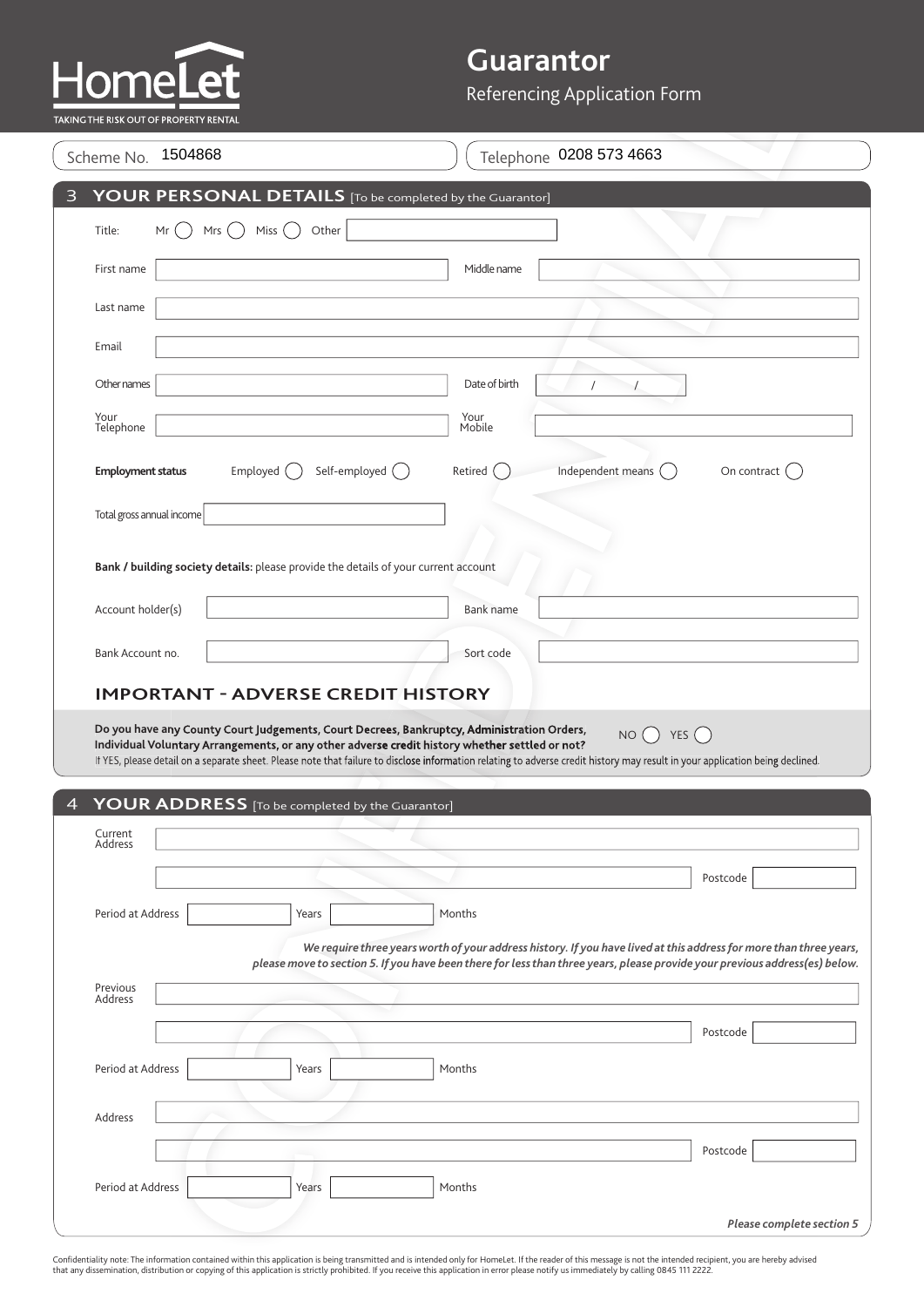

# **Guarantor**

| Scheme No.          | 1504868                                                                                                   | Telephone 0208 573 4663                                                                                                                                                                                                                                                                    |
|---------------------|-----------------------------------------------------------------------------------------------------------|--------------------------------------------------------------------------------------------------------------------------------------------------------------------------------------------------------------------------------------------------------------------------------------------|
| Current Employer () | will prevent us from contacting your referee and will delay your application.<br>Pension Administrator () | YOUR FINANCIAL INFORMATION [To be completed by the Guarantor]<br>Please tell us about your earnings and provide the details of a financial referee below (please tick one). Failure to provide your gross annual income<br>Accountant ()<br>Self-employed (SA302 / SA100) (                |
| Company<br>Name     |                                                                                                           |                                                                                                                                                                                                                                                                                            |
| Address             |                                                                                                           |                                                                                                                                                                                                                                                                                            |
| Contact<br>Name     |                                                                                                           | Postcode<br>Contact<br>Position                                                                                                                                                                                                                                                            |
| Telephone           |                                                                                                           | Fax                                                                                                                                                                                                                                                                                        |
| Email               |                                                                                                           | Providing an email address or fax number could result in a QUICKER<br>RESPONSE from your referee.                                                                                                                                                                                          |
| Your position       |                                                                                                           |                                                                                                                                                                                                                                                                                            |
|                     | Is this position: Permanent<br>Contract                                                                   | <b>Contract Terms</b><br>Months<br>Hours per week                                                                                                                                                                                                                                          |
|                     | Payroll/Service/Pension number:                                                                           |                                                                                                                                                                                                                                                                                            |
|                     |                                                                                                           | If self-employed please indicate your                                                                                                                                                                                                                                                      |
|                     | Gross Salary/Pension/Drawings per annum:                                                                  |                                                                                                                                                                                                                                                                                            |
| <b>Start Date</b>   | End Date (if applicable)                                                                                  | earnings from the last year                                                                                                                                                                                                                                                                |
|                     |                                                                                                           |                                                                                                                                                                                                                                                                                            |
| Future employer ()  | Second employer (                                                                                         | <b>ADDITIONAL FINANCIAL INFORMATION</b> [To be completed by the Guarantor]<br>If you are changing to new employment, have a second job or another source of income, please provide details in this section.<br>Pension administrator $\bigcap$<br>Accountant $\bigcap$<br>Benefit/other () |
| Company<br>Name     |                                                                                                           | Do you have a second job, or additional pension? IF YES, please enter the details in section 6<br>Will your employment change before the proposed tenancy starts? IF YES, please go to section 6<br>IF NO, please go to section 7                                                          |
| Contact<br>Address  |                                                                                                           |                                                                                                                                                                                                                                                                                            |
|                     |                                                                                                           | Postcode                                                                                                                                                                                                                                                                                   |
| Contact<br>Name     |                                                                                                           | Contact<br>Position                                                                                                                                                                                                                                                                        |
| Telephone           |                                                                                                           | Fax                                                                                                                                                                                                                                                                                        |
| Email               |                                                                                                           | SPONSE from your referee.                                                                                                                                                                                                                                                                  |
| Your Position       |                                                                                                           |                                                                                                                                                                                                                                                                                            |
|                     | Is this position: Permanent (<br>Contract (                                                               | Contract Terms<br>Hours per week<br>Months                                                                                                                                                                                                                                                 |
|                     | Payroll/Service/Pension number:                                                                           |                                                                                                                                                                                                                                                                                            |
|                     | Gross Salary/Pension/Drawings per annum:                                                                  | Providing an email address or fax number could result in a QUICKER RE-<br>If self-employed please include your<br>earnings from the last year                                                                                                                                              |

Confidentiality note: The information contained within this application is being transmitted and is intended only for HomeLet. If the reader of this message is not the intended recipient, you are hereby advised<br>that any di